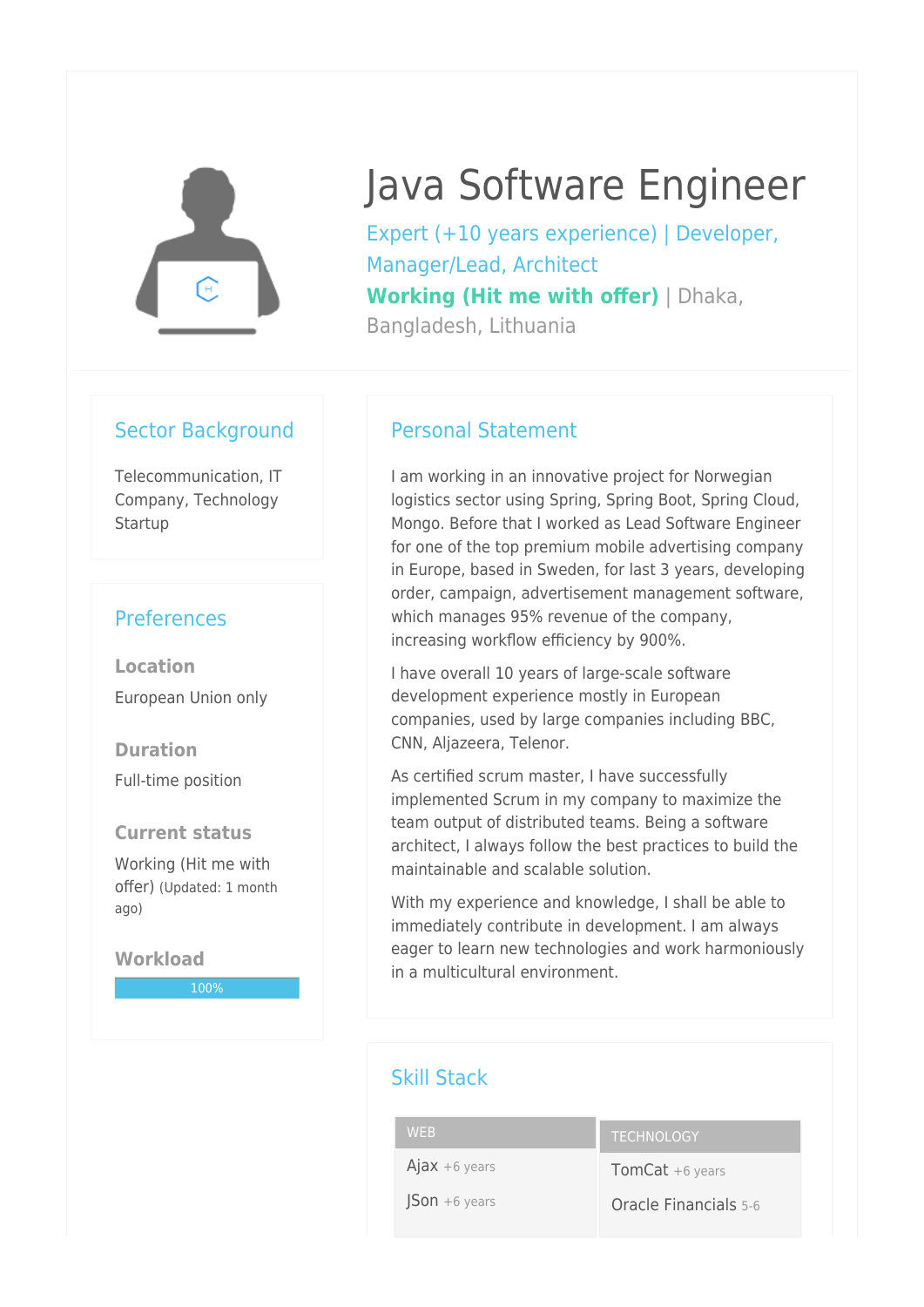| $REST + 6 years$                         | years                            |
|------------------------------------------|----------------------------------|
| $HTML + 6 years$                         | Oracle EBS 5-6 years             |
| <b>Amazon Web Services</b><br>+6 years   | Amazon Web Services<br>3-4 years |
| Bootstrap 5-6 years                      | Lucene 1-2 years                 |
| XML 4-5 years                            |                                  |
| Nginx 3-4 years                          |                                  |
| CSS3 2-3 years                           |                                  |
| <b>SOAP</b> 2-3 years                    |                                  |
| LESS 1-2 years                           |                                  |
| <b>IMPLEMENTATION</b>                    | <b>JAVA</b>                      |
| Solution Architecture +6                 | J2EE 5-6 years                   |
| years<br><b>Application Architecture</b> | Maven 5-6 years                  |
| +6 years                                 | Spring 5-6 years                 |
| System Architecture +6<br>years          | Hibernate 5-6 years              |
| Team Leading 4-5 years                   | JDBC 5-6 years                   |
|                                          | LOG4J 5-6 years                  |
|                                          | Spring MVC 4-5 years             |
|                                          | Java EE 4-5 years                |
|                                          | $EJB$ 2-3 years                  |
|                                          | $JSP$ 1-2 years                  |
|                                          | Struts 1-2 years                 |
|                                          | Servlets 1-2 years               |
|                                          | SLF4J 1-2 years                  |
|                                          | Mail API 1-2 years               |
|                                          | Java 8 API 1-2 years             |
|                                          | Swing 1-2 years                  |
|                                          | $JSF$ 0-1 year                   |
|                                          | <b>IBATIS</b> 0-1 year           |
|                                          | Thymeleaf 0-1 year               |
| <b>TESTING</b>                           | <b>UNIX</b>                      |
| Unit Testing +6 years                    | $Linux + 6 years$                |
| JUnit 5-6 years                          | Red Hat 4-5 years                |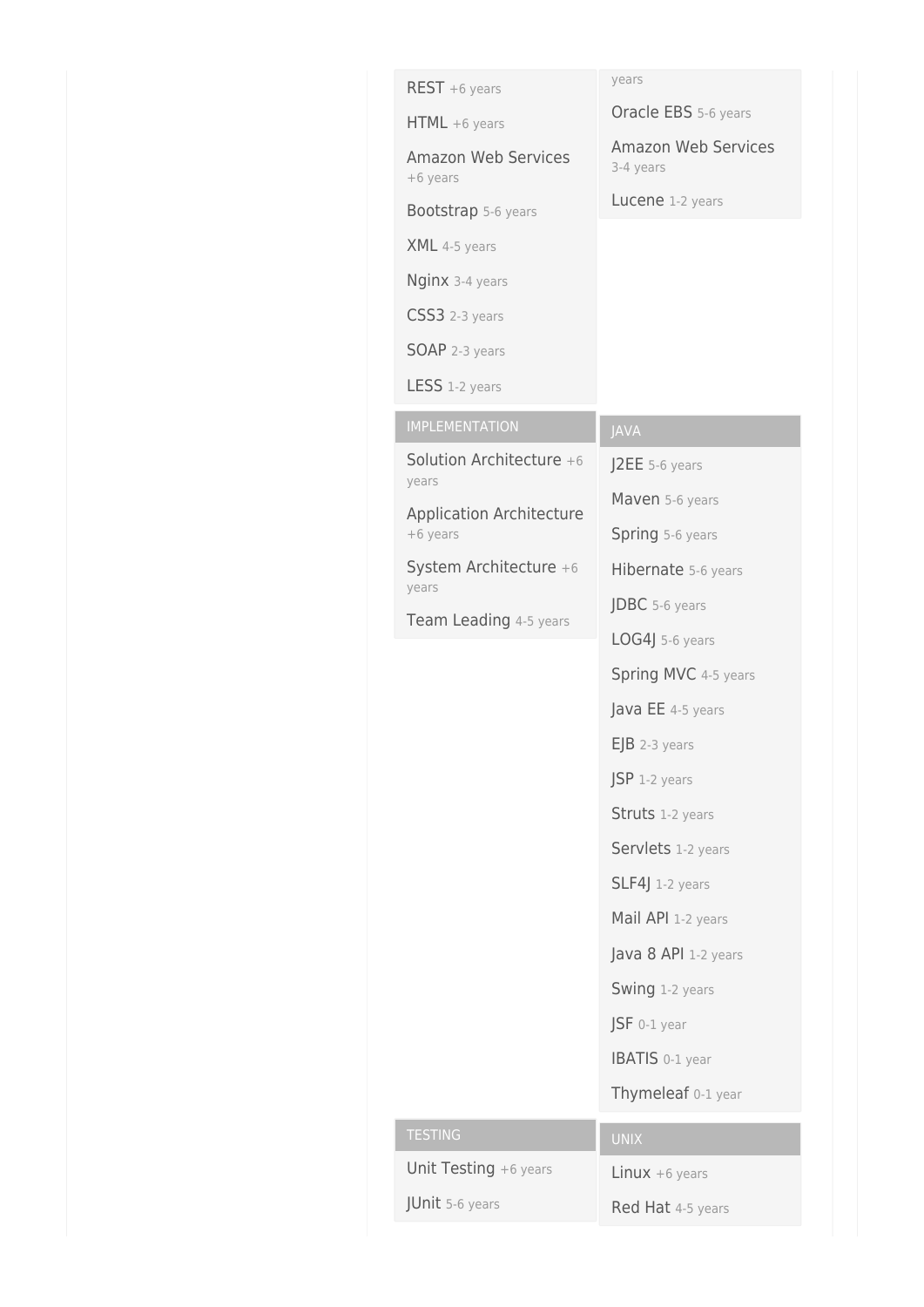| <b>JAVASCRIPT</b>        | <b>TOOLS</b>                      |
|--------------------------|-----------------------------------|
| Rest API +6 years        | $Git + 6 years$                   |
| JQuery 5-6 years         | $\int$ <b>ira</b> +6 years        |
| Angular.JS 3-4 years     | Intellij IDEA +6 years            |
|                          | Jenkins 5-6 years                 |
|                          | Eclipse 4-5 years                 |
|                          | PMD 3-4 years                     |
|                          | NetBeans 3-4 years                |
|                          | Ant 2-3 years                     |
|                          | Subversion 2-3 years              |
|                          | Visual Studio 2-3 years           |
|                          | Gulp 1-2 years                    |
|                          | Grunt 1-2 years                   |
|                          | UML 1-2 years                     |
| <b>NET</b>               | PHP                               |
| RESTful +6 years         | Laravel 3-4 years                 |
| $C#$ 2-3 years           | Symfony 2-3 years                 |
| ASP. Net 2-3 years       |                                   |
| <b>DATA BASE</b>         | PROGRAMMING                       |
|                          |                                   |
| MySQL +6 years           | $\textsf{Java} + 6 \text{ years}$ |
| Oracle DB +6 years       | $SQL + 6 \text{ years}$           |
| DB Architecture +6 years | JavaScript 4-5 years              |
| $SQL + 6 \text{ years}$  | PHP 4-5 years                     |
| Oracle PL/SQL 5-6 years  | $C$ 3-4 years                     |
| MSSQL 3-4 years          | Groovy 2-3 years                  |
| Mongo DB 1-2 years       | $C#$ 1-2 years                    |
| NoSQL 1-2 years          | Scala 0-1 year                    |
| PostgreSQL 1-2 years     |                                   |
| HSQL 0-1 year            |                                   |
| Redis 0-1 year           |                                   |
| ROLE EXPERIENCE          | <b>INDUSTRY EXPERIENCE</b>        |
| Developer +6 years       | Telecommunication 5-6             |